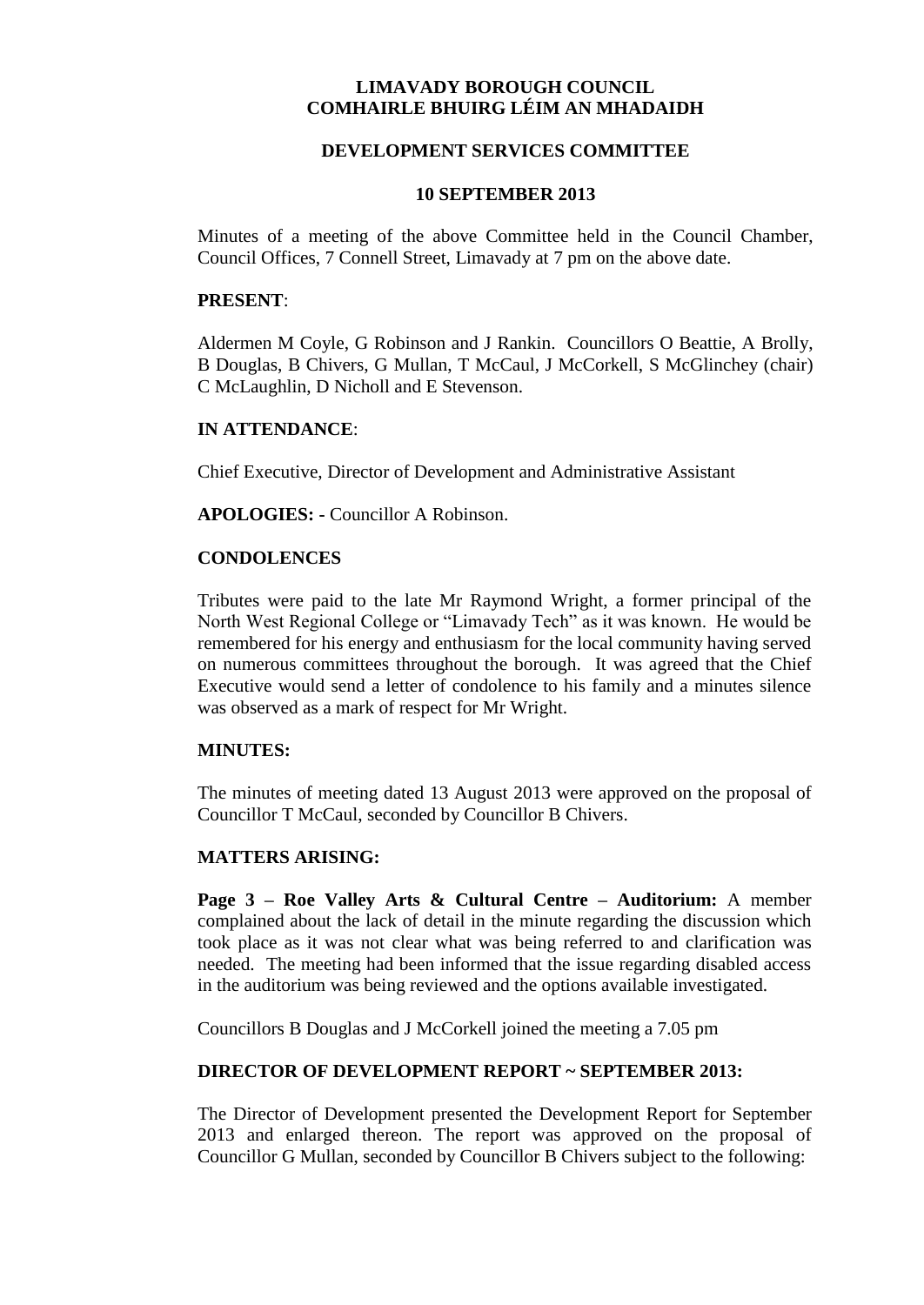**T/079 - Interpretative Panels for Myths and Legends Sculpture Trail:** At a member's request the Director of Development Services agreed to check the inclusion of the Irish language on the panels. The recommendation to adopt the lowest quotation received and to appoint Circle Creative Communications to create, design and install the interpretative panels was agreed.

**CA/002 – Roe ValleyArts and Cultural Centre – Special Event:** Council approved to the use of Roe Valley Arts & Cultural Centre on three Sundays in January (dates to be confirmed) with additional costs being passed on to the organisers of the event.

**ACO/014 – Old Dromore Lane:** Agreed that Council would not replace the gate at the southern end of Old Dromore Road. The Director of Development advised that she would follow up the criminal damage carried out at the site with the PSNI.

**T/044 – Boyd's Riverside Walk – Renewal of Permissive Path Agreements:** *Councillor B Douglas declared an interest.* Approved the recommendation to renew three Permissive Path Agreements associated with Boyd's Riverside Walk, Burnfoot for a period of ten years.

**ACO/011 Sperrin AONB Officer and Management Plan:** It was noted that Council could not commit to financial support for the implementation of the management plan until the exact detail of the plan was made clear and the resource requirement was quantified. It was agreed in principle to support and participate in the development of an Area of Outstanding Natural Beauty (AONB) Management plan for the Sperrin AONB.

**T/005 - Causeway Coast & Glens Heritage Trust:** Council agreed to provide letters of support to both projects confirming provision of advice and support, subject to funding, to facilitate the delivery of the Geodiversity Officer and Natural Foundations in the Causeway Coast projects.

**G/018 – Request for Financial Support from the Ulster Youth Choir:** A contribution of £150 would be offered to the Ulster Youth Choir in support of its activities for 2013 but it was felt that in future such requests could be re-directed to the Roe Valley Arts & Heritage Committee for consideration. The Director of Development Services agreed to approach both the Ulster Youth Choir and the Ulster Youth Orchestra to perform at the Roe Valley Arts & Cultural Centre.

**RVLC/001 – Proposed Location for Outdoor Gym Equipment**: The Director of Development explained the process and the criteria used for locating the outdoor gym equipment at the King's Lane, Ballykelly. Some members whilst not objecting to the siting of the gym equipment in Ballykelly, expressed their disappointment that other rural communities e.g. Magilligan and Drumsurn were not given the opportunity to express an interest in acquiring the equipment for their area. Following a lengthy discussion it was agreed that this would be viewed as a pilot project and if successful members could bring it back to council for consideration when the council's capital expenditure for the next financial year was being agreed. When put to a vote the recommendation to install the outdoor gym equipment at King's Lane, Ballykelly was agreed – 10 votes for and 1 vote against.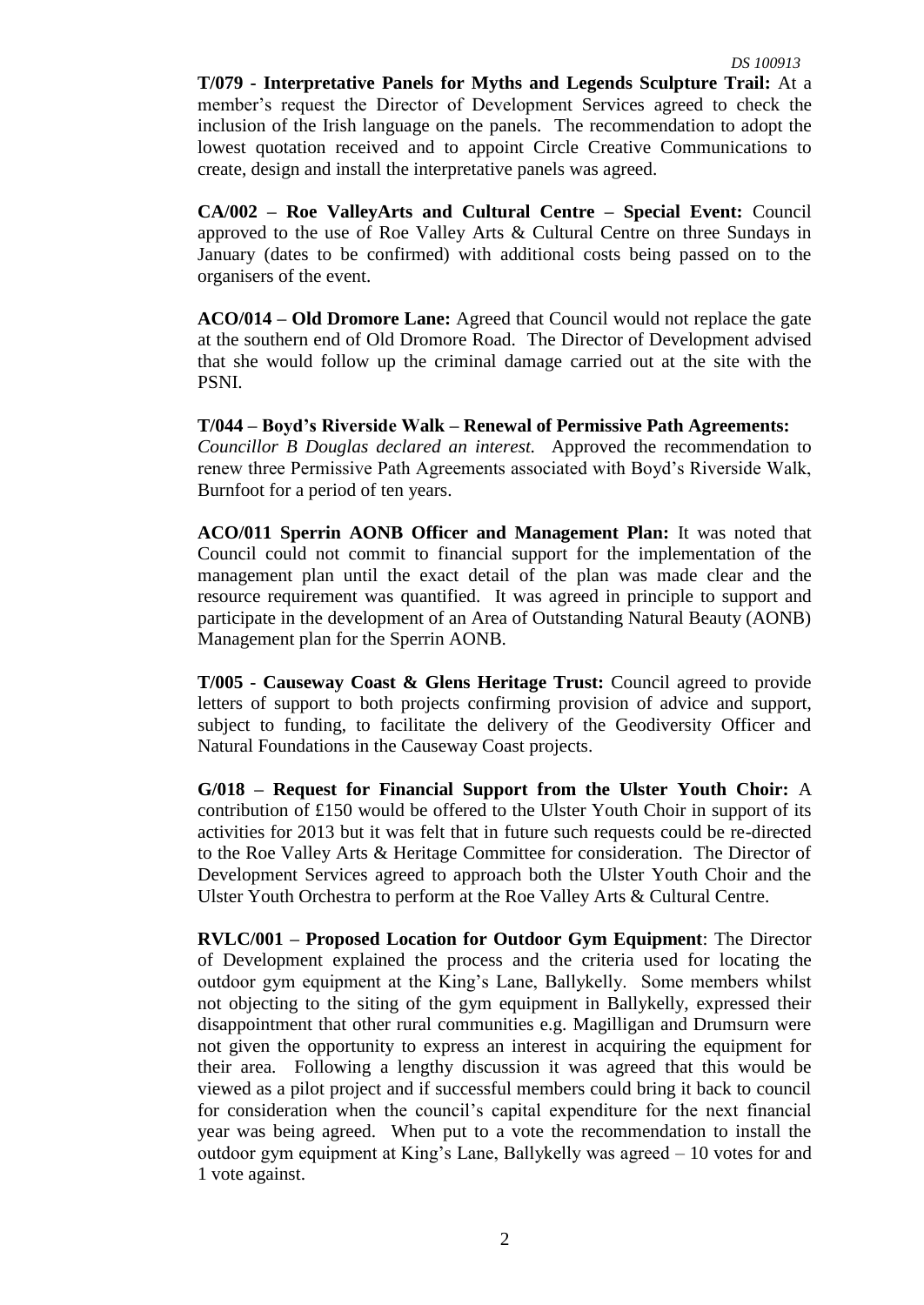## **Project Proposal – St Mary's High School and Limavady High School:**

### *Aldermen M Coyle and J Rankin declared an interest.*

Council agreed to support a Stage 1 application under the "Space and Place" funding programme which would see the construction of a footbridge between the two schools.

**RVLC/001 – Proposed Addition to Pricing Policy – Roe Valley Leisure Centre:** It was agreed to introduce a Monthly Classes Membership (MCM) on a trial basis of 6 months to gauge viability and demand. Members asked that consideration be given to opening the gym at 6 am and the opening the swimming pool early morning for the swimming club. The Director of Development Services agreed to discuss both requests with the Leisure Centre Manager.

**Greysteel Community Enterprises – Debentures:** Council agreed to instruct its solicitors to formally release Greysteel Community Enterprises from the debenture made in 1999 on financial assistance towards the development of the Vale Centre.

**World Host Training – Request for Funding:** It was agreed that Council make its contribution to this programme from existing funding a t a cost of £520 from the Economic Development Budget.

Alderman G Robinson joined the meeting at 7.45 pm.

## **CONSULTATIONS:**

**DARD Consultation on the New Rural Development Programme 2014-2020 & Consultation Response Form:** The Director of Development Services summarised the consultation and the proposed response, in particular Priority number 6. Reference was made to the difficulties within the current programme, the planning policies and the current economic recession. The full document would be made available if members required a copy.

**DETI Consultation on a Credit Unions and Industrial & Provident Societies Bill**: Agreed to go with the NILGA response.

**Proposal for a Road Races (Amendment) Bill:** Council agreed to support the proposal.

## **ANY OTHER BUSINESS:**

**Bowling Green, Dungiven:** Members referred to correspondence received from bowlers and in response to their complaints about the poor condition of the bowling green it was agreed that a meeting be set up between officers and bowlers to discuss the issues and concerns.

**Civic Reception**: It was agreed that a civic reception would be held for four women from the Limavady Recreation Club who have become the first team from Limavady to win the prestigious Irish Women's Bowling Rinks competition.